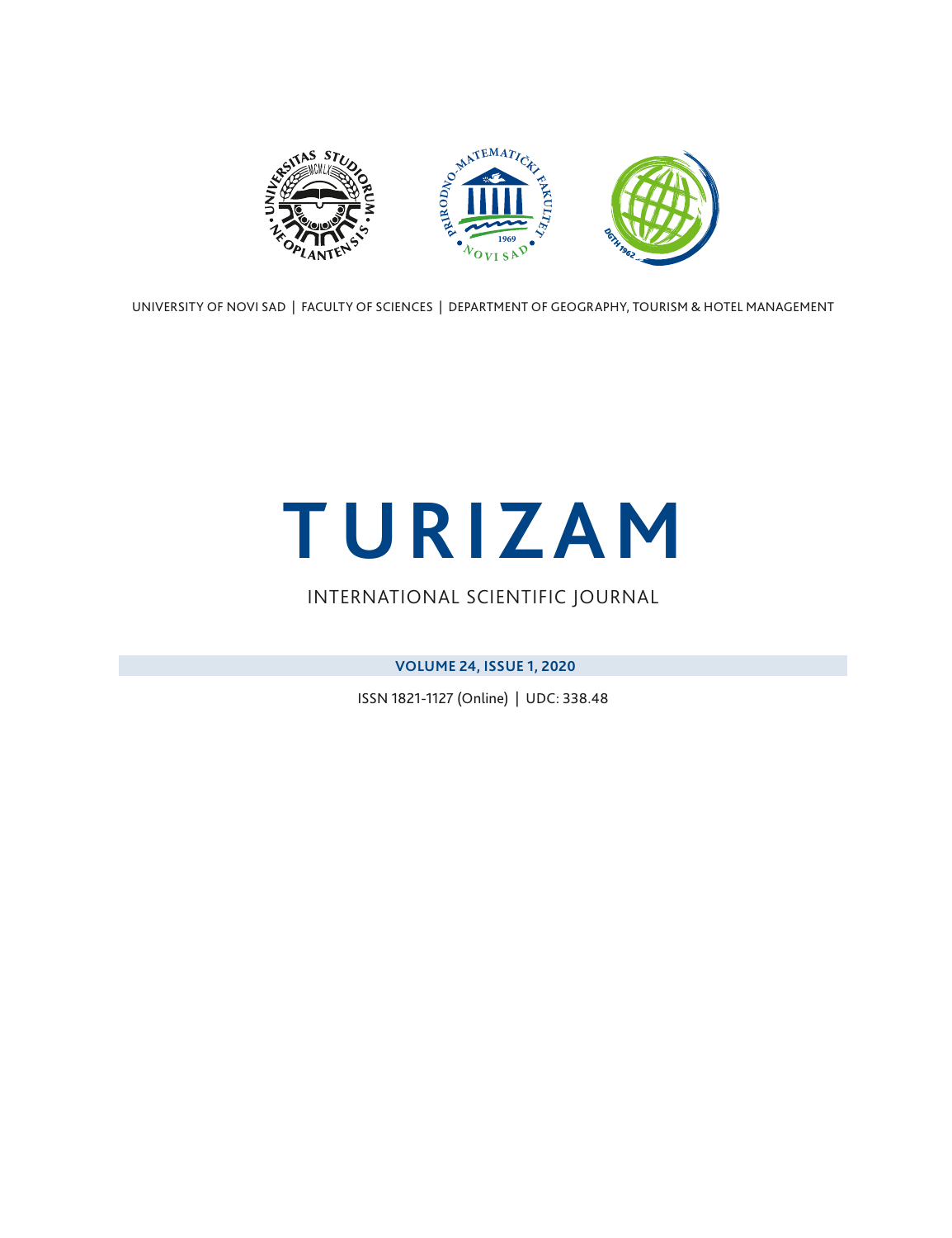#### **EDITOR IN CHIEF**

Tatjana Pivac, PhD, full professor

#### **TECHNICAL EDITORS**

Ivana Blešić, PhD, associate professor

Bojana Kalenjuk, PhD, associate professor Miroslav Vujičić, PhD assistant professor

Milosava Matejević, PhD assistant professor

#### **EDITORIAL OFFICE**

Faculty of Sciences, Department of Geography, Tourism and Hotel Management

Trg Dositeja Obradovića 3, 21000 Novi Sad, Serbia, tel. +381 21 450-105; fax +381 21 459-696

turizam@dgt.uns.ac.rs, http://www.dgt.uns.ac.rs/turizam/ engindex.htm

#### **LIST OF EDITORS**

Andriela Vitić-Ćetković University of Montenegro, Faculty of Tourism and Hotel Management, Kotor, Montenegro

Jasmina Gržinić Juraj Dobrila University of Pula, Department of Economics and Tourism "Dr. Mijo Mirković", Pula, Croatia

Damir Demonja Institute for Development and International Relations, IRMO Department for International Economic and Political Relations Zagreb, Croatia

Klodiana Gorica University of Tirana Faculty of Economy Tirana, Albania

Muzaffer Uysal Virginia Polytechnic Institute and State University, Pamplin College of Business, Department of Hospitality and Tourism Management, Blacksburg, Virginia, USA

Konstantinos Andriotis Cyprus University of Technology, Department of Hotel and Tourism Management, Faculty of Management and Economics

Larry Dwyer School of Marketing, Australian School of Business, University of New South Wales, Australia

Lukrecija Đeri Faculty of Sciences, Department of Geography, Tourism and Hotel Management Novi Sad, Serbia

Moira Kostić Bobanović Juraj Dobrila University of Pula Faculty of Economics and Tourism "Dr. Mijo Mirković" Pula, Croatia

Ali Bakir Buckinghamshire New University Buckinghamshire, England

Eugenia Wickens Buckinghamshire New University Buckinghamshire, England

Zoran Ivanović University of Rijeka, Faculty of Tourism an Hotel Management, Opatija, Croatia Elena Matei Bucharest University Faculty of Geography Human and Economic Geography Dept. Dobrica Jovičić University of Belgrade, Geographical Faculty, Belgrade, Serbia Danijel Drpić Polytechnic of Rijeka, Faculty of Tourism and Hotel Management, Opatija, Croatia Evangelos Christou University of the Aegean, Department of Business Administration, Chios, Greece Jung Sungchae Department of Tourism Management, Honam University, Korea Iva Slivar Juraj Dobrila University of Pula, Department of Economics and Tourism "Dr. Mijo Mirković", Pula, Croatia Srećko Favro Department of National Economy University of Split, Faculty of Economics, Split, Croatia Tea Golja Juraj Dobrila University of Pula Faculty of Economics and Tourism "Dr. Mijo Mirković" Pula, Croatia Miha Lesjak University of Primorska, Faculty of Tourism Studies Portorož – Turistica Portoroz, Slovenia Tanja Mihalič Faculty of Economics, University of Ljubljana (FELU) Adrian Nedelcu Petroleum-Gas University of Ploiesti Faculty of Economic Sciences Ploiesti, Romania Daina Vasiļevska Turiba University Latvia